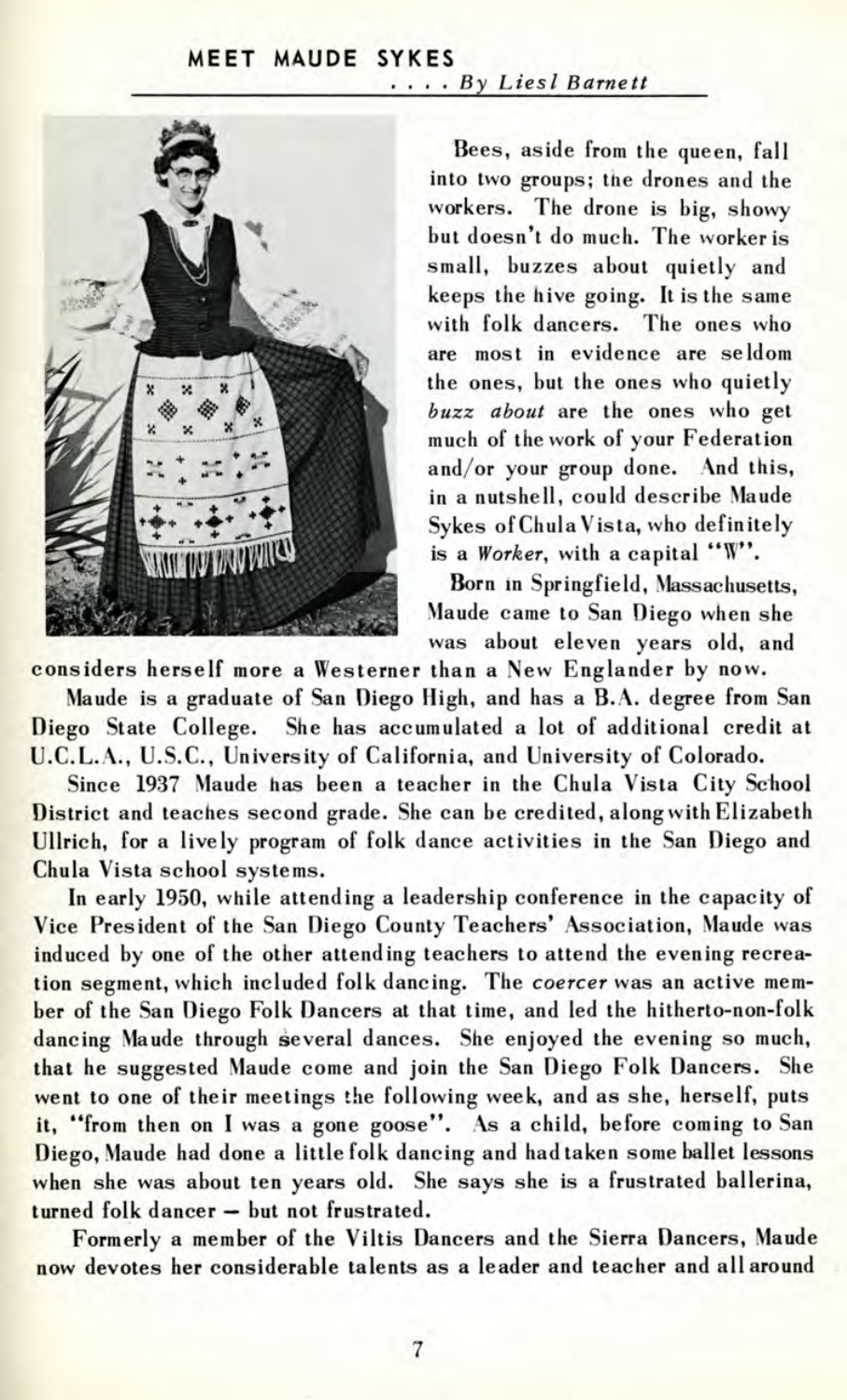## MAUDE SYKES (continued)

good worker to the San Diego Folk Dance Club, the Folklaenders of Chula Vista and the Southern section of the Federation. Always anxious to improve her dancing and teaching techniques, Maude has attended Stockton Camp for two years, Idyllwild for three years, and Santa Barbara for six years, not to mention missing very few, if any, institutes held in Southern California.

Her Federation activities have been busy, but until her recent election as Historian, out of the limelight. She was a member of the very active Institute Committee for three years; was guest teacher at one institute; and for the past six years she has ably and actively served on the Santa Barbara Conference Committee, a working group that is supercharged with talented dynamos such as Valerie Staigh, Avis Tarvin and others. She is starting her seventh year with that group, proving that she is no slouch — the talkers don't survive in that committee. To keep things from becoming too dull, Maude is also the assistant teacher of the Folklaenders; is workshop teacher for Girl Scout leaders and scouts, and has been directly responsible for the large number of folk dance merit badges among San Diego County Girl Scouts. She also conducts a weekly Patio Workshop in her home, shared with her widowed mother, where she works on perfecting special dances with a small group of perfectionists.

Folk dancing is, of course, her first love among hobbies. Others include Girl Scouting, singing in the choir of her church, where she also has successfully "planted" folk dancing on the social calendar of their Family Nights. In scouting, Maude has been the recipient of the Golden Eaglet Award — the highest given in Scouting — and has been a troup leader, camp counselor and assistant director at San Diego County Girl Scout Camp. Although she now is no *\r active as a leader, she still teaches folk* dancing at Day Camps in the summer and has various workshops for leaders, as well as teaching folk dancing to various troups during the winter months.

Among her current pet projects are International Relations, and she feels, as do many other active folk dance leaders, that there is no better opportunity for furthering these relations than through folk dancing. Towards this goal of better understanding she has been furthering folk dancing activities in the San Diego'County Schools and has encouraged-and continues to do sofolk dancing among the teachers. She has conducted a number of workshops for teachers and hopes to have more of them in the near future. As a direct result of her activities, folk dance festivals are now yearly events on the calendar of events of the San Diego County School System.

Maude has been President of the Chula Vista Elementary Education Association and is now finishing her term as Historian of this Organization, while at the same time actively being engaged in the work of its International Relations Committee.

In the past, her activities as Vice President of the San Diego County